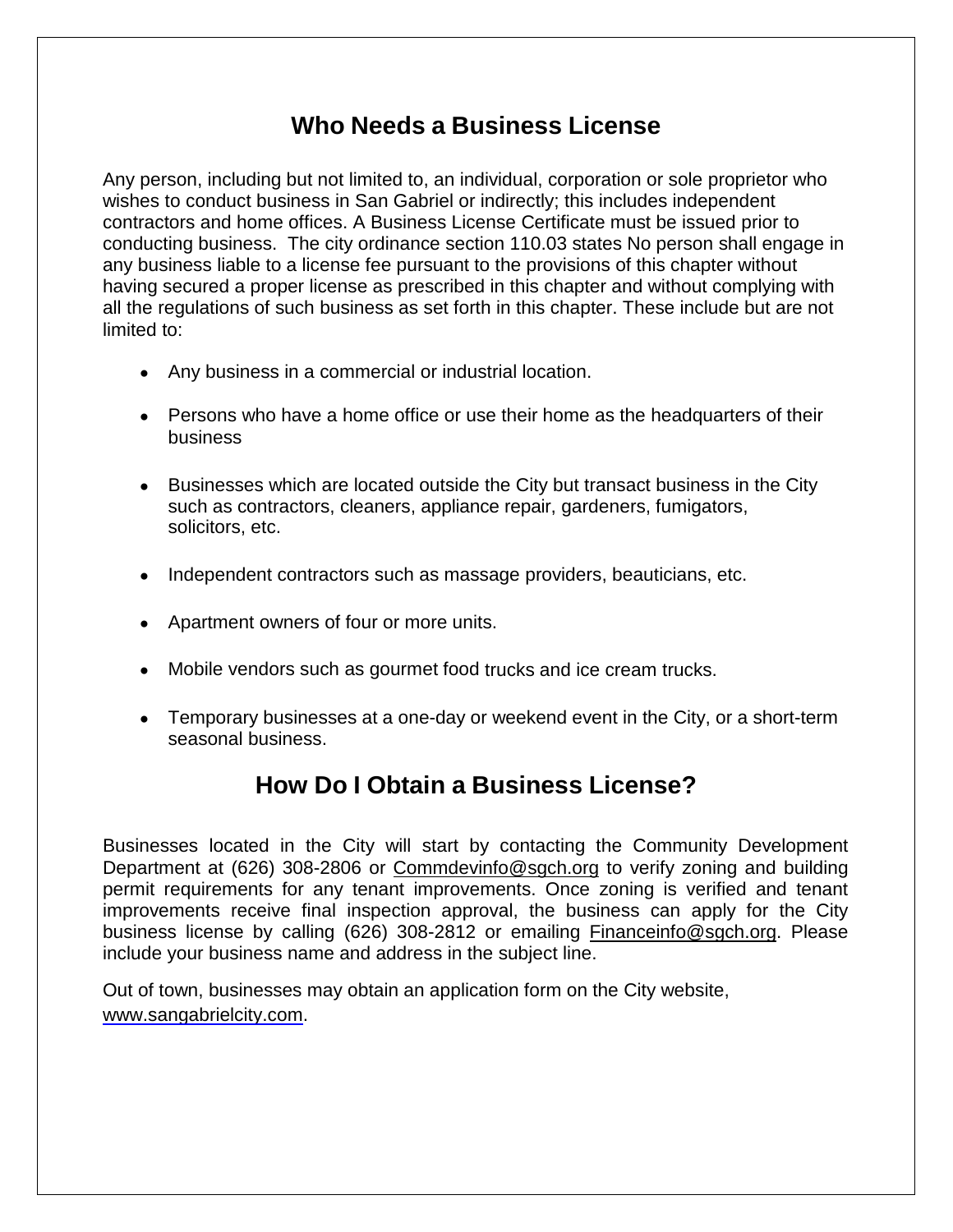# **How Much Does It Cost?**

The City of San Gabriel is a flat tax city, rather than a gross receipts city. Tax rates are based on business classifications. Tax for coin operated games and machines are based on gross receipts (7%).

# **How Long Does It Take to Apply?**

Out of town business, licenses and some independent contractor licenses may apply and pay same business day. Most in town businesses will need to apply for a sign permit and schedule occupancy inspections so the licensing processing time may vary.

# **What Other Things May I Need?**

Please see the list of Business License Requirements. Certain requirements may apply to certain business types. Please contact City Hall if you have any questions about what may be required for your particular type of business.

Conditional Use Permits, issued by the Planning Commission after a public hearing, are required for a number of business types, including massage establishments, schools and educational institutions, live entertainment venues, automobile dealers, etc. Please contact Community Development Department at (626) 308-2806 or [Commdevinfo@sgch.org](mailto:Commdevinfo@sgch.org) to verify zoning and building permit requirements before signing a lease.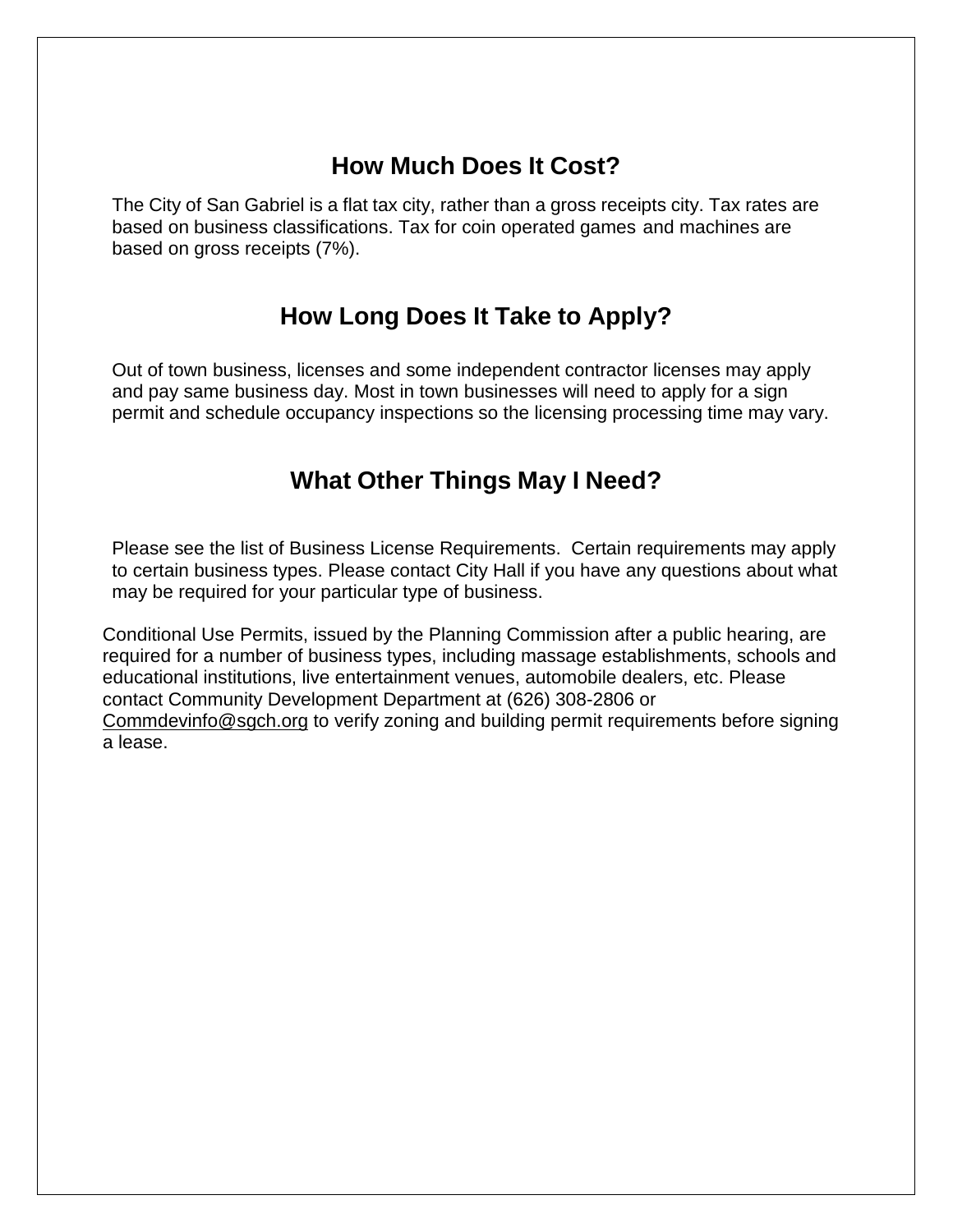# **BUSINESS LICENSE APPLICATION REQUIREMENTS**

### **All Businesses - BL and Occupancy Application Form**

**Sole Proprietorships/Partnerships/Husband & Wife –** If using a name other than the owner's (or owners') own personal first and last names in the name of the business, must have a Fictitious Name Statement (DBA) stamped by the LA County Recorder's Office in Norwalk. Note: Must be registered in Los Angeles County. The address does not need to be the business address as long as the address is in Los Angeles County.

**Corporations/LLC's –** Articles of Incorporation or Statement of LLC stamped by the California Secretary of State. The address does not have to match the business address as long as it is a California address. Also, Statements of Information showing the names of all officers/partners must be provided.

**If there are employees** in all categories of businesses: Must have Worker's Compensation Insurance and Federal Tax ID #.

#### **Auto Brokers/Wholesalers/Driving Schools – in addition to above,**

Seller's Permit (Driving Schools excepted) Occupational license issued by the California Department of Motor Vehicles.

#### **Auto Dealer (New Cars) – in addition to above,**

Seller's Permit Occupational license issued by the California DMV.

### **Auto Repair – in addition to above,**

Certification from the Calif. Dept. of Consumer Affairs, Bureau of Automotive Repairs

#### **Barber/Beauty/Nail/Skin Salons – in addition to above**,

Establishment License – issued by the State Board of Barbering and Cosmetology to the owner of the establishment

Professional licenses of all people who work in the salon (cosmetologist, manicurist, esthetician, barber) – employees need to be paid for as employees – others who rent stations or work on commission must obtain their own independent contractor licenses

Seller's Permit – if selling any products

**Note –** salons get charged the **general business license rate**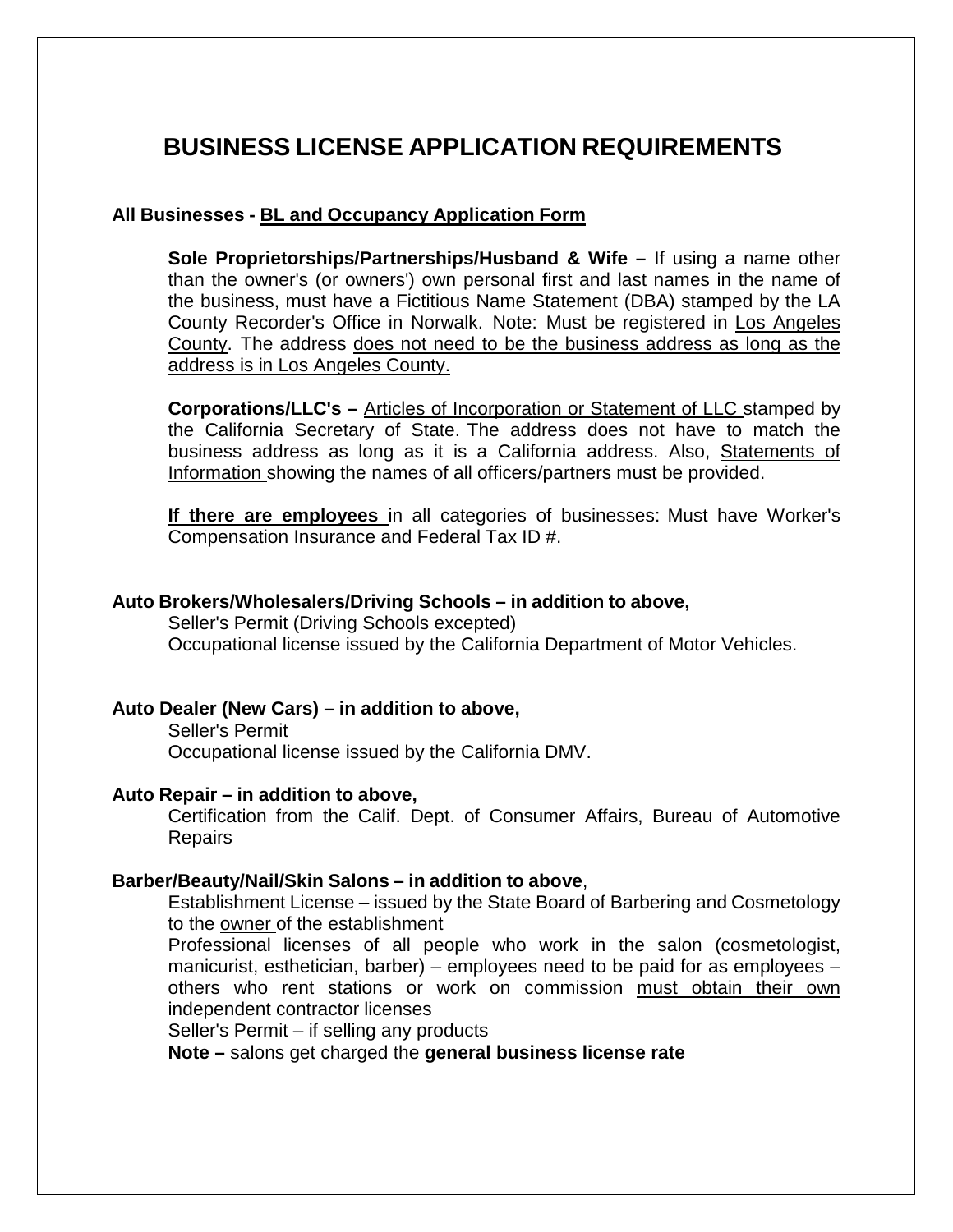#### **Check Cashing/Payday Loans – in addition to above,**

Check Casher Permit issued by the California Attorney General's Office

### **Employment Agencies - in addition to above,**

Surety Bond ratified by the California Secretary of State

#### **Furniture Stores - in addition to above,**

Home furnishings license issued by the California Department of Consumer affairs.

### **Home-Based Businesses – in addition to above**,

Home-based business supplemental application form Seller's Permit – if engaged in retail sales - MUST have San Gabriel address on it. Occupancy Approval from Planning Dept., w. \$45.00 fee

#### **Immigration Consultant – in addition to above,**

Immigration Bond & Disclosure issued by the Calif. Secretary of State

#### **Massage – in addition to above,**

All **owners and managers** must obtain Operator Permits from the San Gabriel Police Department. All **businesses** must obtain Certificates of Operation, in addition to the business license, from the Finance Department. All **massage providers** must be CAMTC certified. Note there must be at least one person with a valid Operator's Permit on the premises at all times. (City Ordinance 612- C.S.)

#### **Professional - in addition to above**,

Copy of State-issued professional license (note: "Professional" means medical doctor, dentist, lawyer, architect, acupuncturist, nurse, accountant, optometrist, optician, mortician, podiatrist, engineer (if not licensed by the State Contractor's Board) or chiropractor.

### **Real Estate – in addition to above**,

State issued Real Estate License **Note 1** – All agents must either be included as employees or obtain their own independent contractor licenses

**Note 2** – Real estate offices, brokers, and agents pay **general license fee**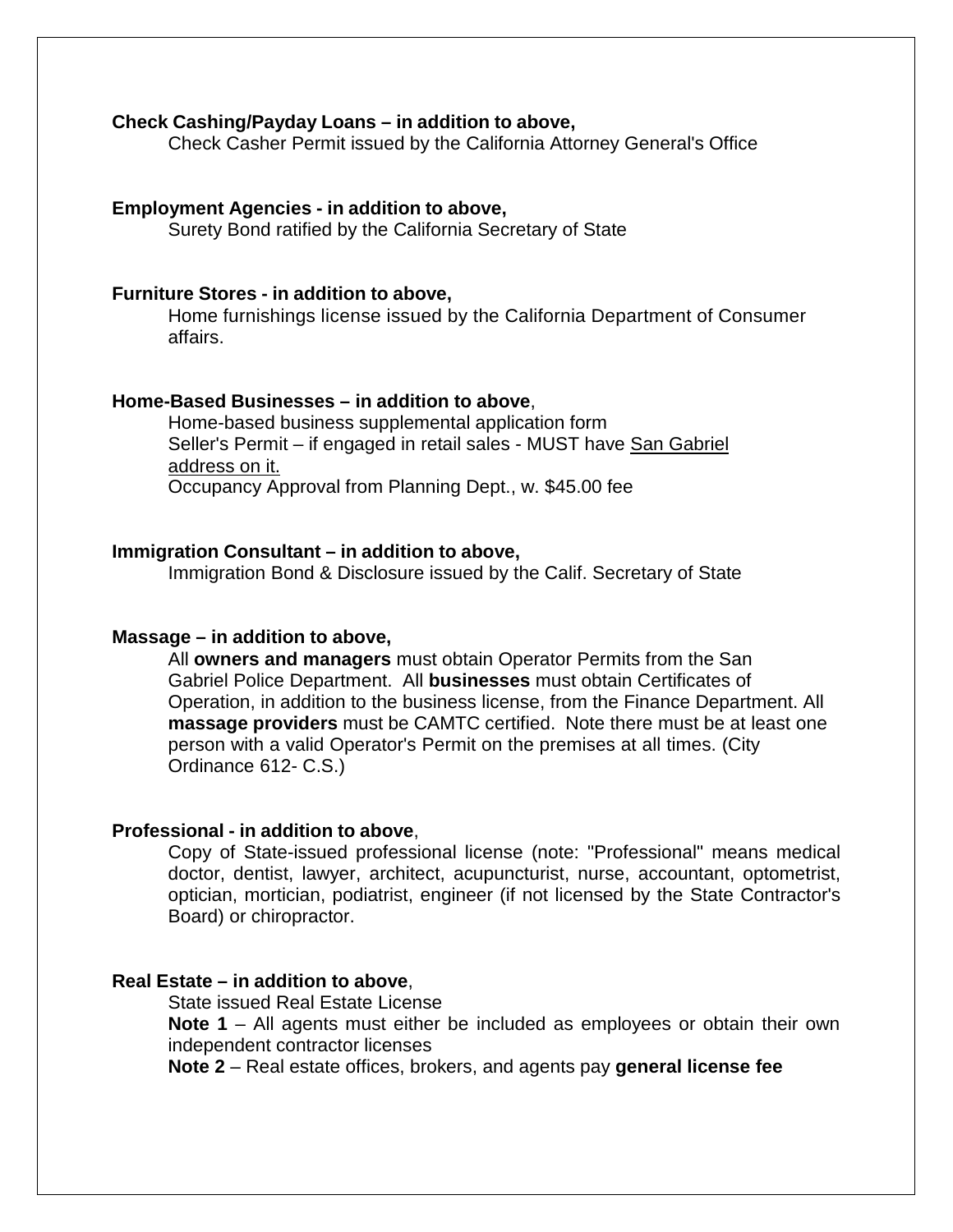#### **Restaurants – in addition to above**,

Seller's Permit – MUST have San Gabriel address on it Health Department Certificate or blue application form (may need to be provided after opening) Alcohol License from California ABC if selling alcohol.

#### **Retail Businesses – in addition to above**,

Seller's Permit – MUST have San Gabriel address on it

#### **Security Guards – in addition to above,**

License from the California Bureau of Security & Investigative Services

#### **Taxis – in addition to above,**

All taxi applications must be **approved** by a **vote of the City Council**. Information concerning insurance and general requirements is found in the taxi license application packet issued by the City Clerk's office.

#### **Travel Agents – in addition to above,**

Sellers of Travel letter issued by California Dept. of Justice, Office of the Attorney General

### **Tobacco licenses** – in addition to above,

The state license is required by the Cigarette and Tobacco Products Licensing Act of 2003.

Retail sellers of cigarettes and tobacco products in California must have a California Cigarette and Tobacco Products Retailer's License

You can apply and also renew your license online using our online service[s](http://www.boe.ca.gov/) [available at www.boe.ca.gov.](http://www.boe.ca.gov/)

Must obtain City of San Gabriel Tobacco Retailer's license.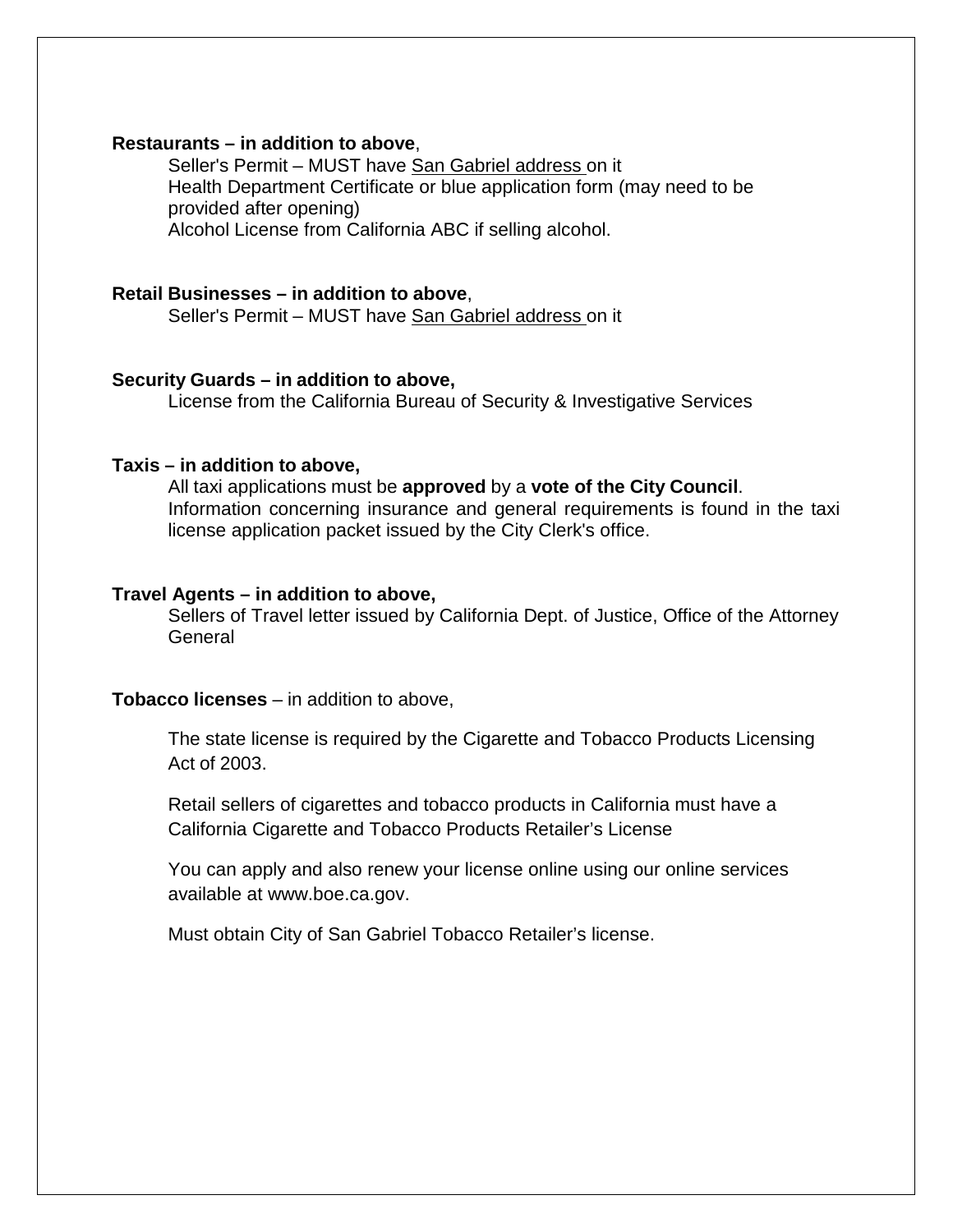

## CITY OF SAN GABRIEL

 425 SOUTH MISSION DRIVE, SAN GABRIEL, CALIFORNIA 91776 Tel: (626) 308 – 2812 ext. 4612 [www.sangabrielcity.com](http://www.sangabrielcity.com/)

#### BUSINESS LICENSE REQUIREMENTS

Copies of the following documents MUST be submitted along with a COMPLETED Business License & Occupancy Permit Application and the appropriate fees.

- 1. BUSINESS LICENSE & OCCUPANCY PERMIT APPLICATION \_- Fill out the provided application. Application must be approved by the Community Development Department.
- 2. FICTITIOUS BUSINESS NAME STATEMENT (DBA) Contact L.A. County Clerk, (562) 462-2177, 12400 Imperial Highway, Norwalk, \$26 filing fee for each name filed. Exempt if business is a corporation and is using the corporate name or if business name is the complete personal name of applicant. Must also provide proof of publication in adjudicated newspaper.
- 3. ARTICLES OF INCORPORATION & STATEMENT OF INFORMATION Required for companies claiming Corporate Status or Limited Liability Co. Articles of Organization.
- 4. RESALE / SELLERS PERMIT Required for all retail / wholesale businesses. Contact the California Department of Tax and Fee Administration. 1800-400- 7115. www.cdtfa.ca.gov.
- 5. FEDERAL TAX I.D. NO. Required for all business with employees. Contact the Internal Revenue Service at (800) 829 – 1040.
	- 6. HEALTH LICENSE Required for all food service or packed food sales businesses. Contact the Health Department at (626) 430-5560. The Health Dept. is located at 5050 Commerce Drive, Baldwin Park, CA 91706.
	- 7. STATE LICENSE Required for all professionals, and certain other occupations: physicians, dentists, lawyers, CPAs, architects, acupuncturists, cosmetologists, estheticians, manicurists, CAMTC permit for massage, etc.
	- 8. COMMERCIAL LEASE OR RENTAL AGREEMENT Must show the date you took occupancy of the space.
- 9. **ESTABLISHMENT LICENSE Required for all salon owners. Contact the State** Board of Cosmetology at (916-574-7574.)
- 10. EMPLOYEE ROSTER Required for all massage, beauty salon, chiropractic, and Acupuncture offices and med spas.

Other documents may be required for other types of businesses. THE COMPLETED BUSINESS LICENSE & OCCUPANCY PERMIT APPLICATION MUST BE SUBMITTED ALONG WITH ALL APPLICABLE DOCUMENTS.